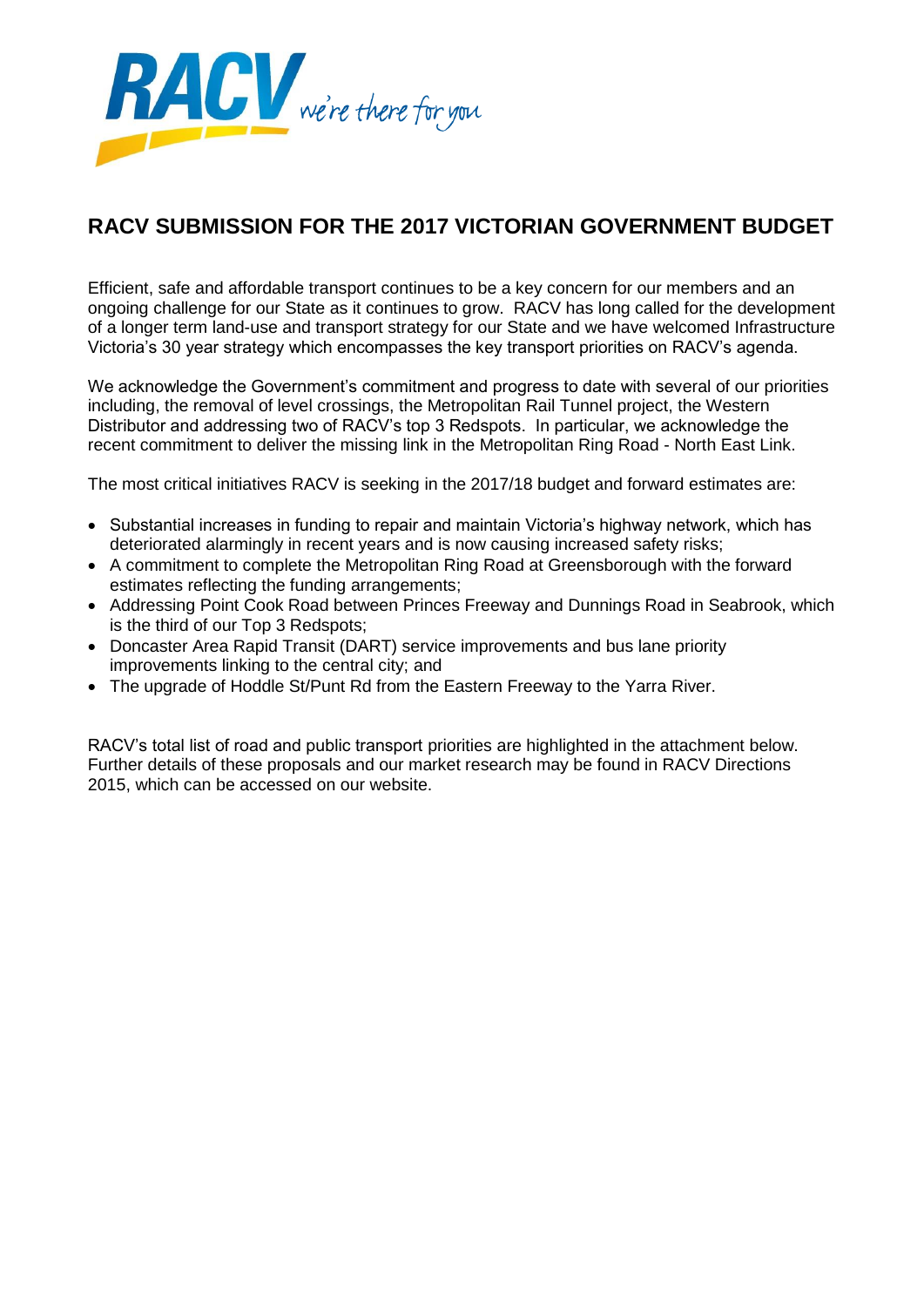# **ATTACHMENT**

RACV has undertaken market research with our membership and identified a number of major transport projects and initiatives which we believe should be considered as the State's highest priority needs, with funding allocated to them in the 2017/18 State Budget. Details of this market research may be found on our website.

## **Road Maintenance**

RACV commissioned an independent review of the funding and condition of Victoria's regional highway network that has found that the network is seriously underfunded and its condition is declining. RACV is seeking a road restoration program of \$1.2B to strength and resurface the State's most distressed roads within four years. A program of this scale should achieve efficiencies that will also enable safer infrastructure to be included.

In addition, ongoing funding beyond the four year period should at least resurface 8-10% of the network each year.

RACV has highlighted its concern about insufficient road funding in our budget submissions for several years, including warning that failing to maintain roads would see the State highway network become so degraded that more expensive reconstruction works will be required. RACV believes that this point has now passed. We have attached our independent consultant's report as Appendix 1.

# **North East Link**

The North East Link has long been RACV's top priority and the need for it is now supported by Infrastructure Victoria, the Victorian Transport Association, AusVEG, the Victorian Chamber of Commerce and Industry, and the community action group Resolve Rosanna Road.

RACV acknowledges the recent commitment to the North East Link and we seek more details on the funding arrangements to deliver the link. RACV considers the North East link a project of national importance and we urge the Government to push hard for Federal funding of the link.

## **Redspots**

The 2016 RACV Redspot Survey attracted a record number of submissions from our members and identified the top ten locations that most frustrated motorists. RACV is pleased that the State Government has commenced the process of removing past top 10 Redspots, including Chandler Highway in Alphington/Kew, and grade separated level crossings in Reservoir and along the Dandenong Line for example.

We note that six of the Top 10 redspots from the 2016 survey would be addressed by the completion of the **North East Link.** 

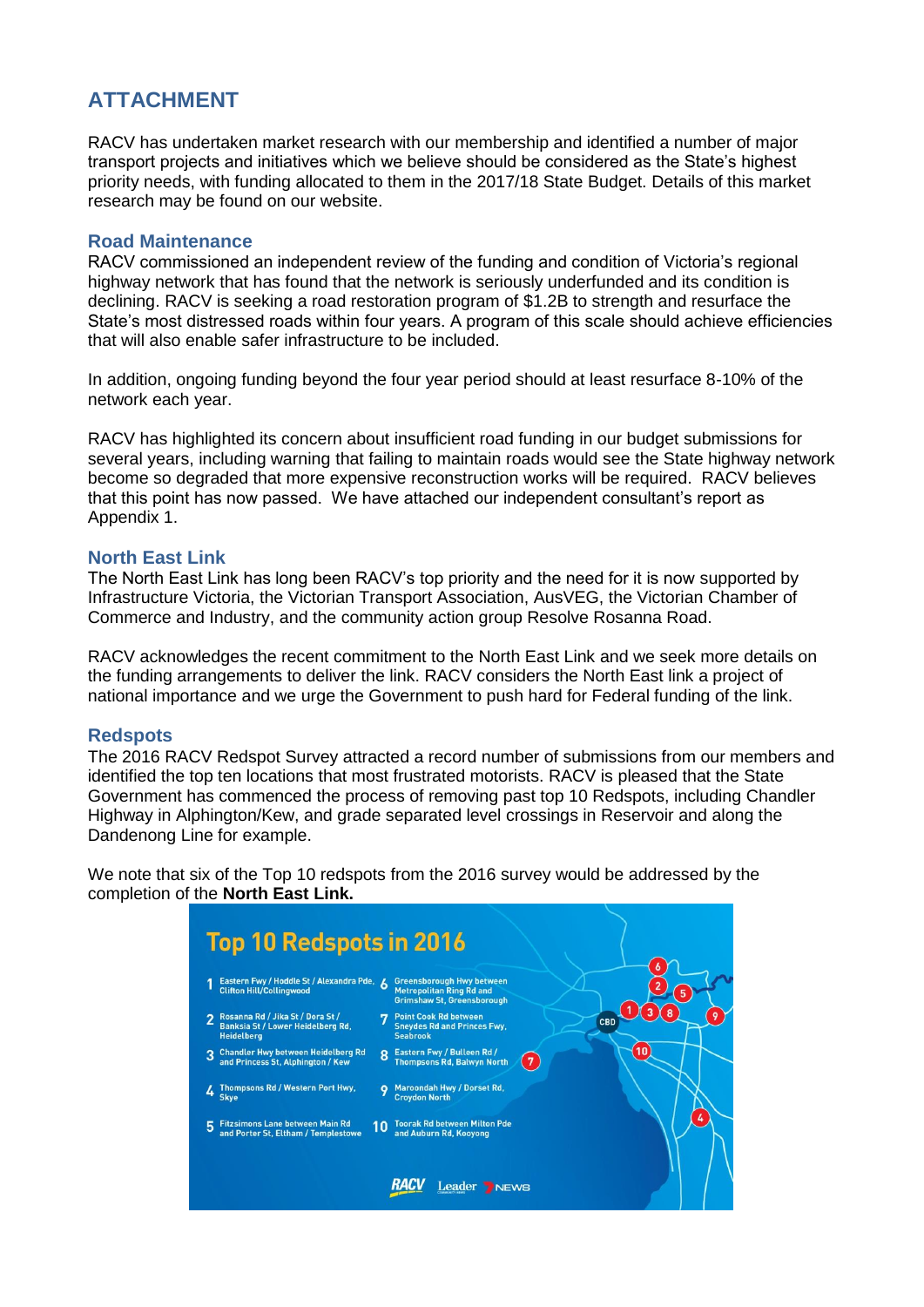The outstanding issues from our 2015/16 and 2016/17 budget submissions are related to better access to and from Point Cook. The Western suburbs road upgrade plan released in November 2016 will see Dunnings and Palmers Road duplicated, but there has been no commitment to simplified freeway access improvements at Aircraft and improvements along Point Cook Road. We believe that VicRoads has been investigating options for improving the interchange.

Details of the remaining Top 10 Redspots from the 2016 Redspot Survey are available at **[www.redspotsurvey.com.au](http://www.redspotsurvey.com.au/)**.

## **Major infrastructure projects**

RACV acknowledges the substantial infrastructure projects already underway. We seek a strong commitment from the State Government, over the next budget period, for several significant Victorian projects which have been included in the 30 year plan by Infrastructure Victoria and are of state and national significance as they provide key connections in the Victorian transport network (see figures 1 and 2 for maps of our metropolitan and regional priorities).

## **Metro Rail Tunnel**

Our long term support for this project is reiterated as it will enable increased metropolitan train services across Melbourne to satisfy the ever increasing demand. It will also release rail capacity for freight services through central Melbourne and contribute to improved freight services. In particular we seek clarification of the funding arrangements to deliver the project.

## **Melbourne Airport Rail Link**

A dedicated direct fast rail line between Melbourne Airport and the city is vital to improve access to and from the airport for commuters and airport employees. A commitment to planning and future construction of this critical link is needed to enable its delivery to commence within 15 years. RACV urges the Government to ensure that all options are explored, including advanced technology proposals to deliver a direct fast rail service.

The use of technology and minor works on arterial roads to provide improved bus priority to Melbourne Airport should be implemented as a high priority, in conjunction with the existing CityLink-Tullamarine Freeway Widening between Footscray Road and Melbourne Airport.

 **Upgrade of Hoddle St/ Punt Rd from the Eastern Freeway to the Yarra River -** This corridor is the only major north-south arterial through the inner suburbs, immediately east of the CBD. It carries significant volumes of traffic including trucks and the DART bus services that connect Melbourne's north east with the city. The route suffers from extended delays and is in need of a significant upgrade. Permanent 24/7 clearways and northbound bus lanes must be completed in the short-term in addition to the State Government's proposed intersection upgrades. Options such as grade separations or tunnels should be considered as part of the medium to long term solution.

## **Duplication of regional interstate highways**

The duplication of Victoria's major highways should continue – including the Princes Highway East to Sale, the Princes Highway West to Colac and the Western Highway to Stawell. The duplication projects should be designed to result in at least AusRAP four-star roads which have been proven to have better safety records through reduced frequency and severity of crashes. The State Budget should continue funding construction of these duplication projects in 2017/18, and also the planning for further stages of safety and capacity improvements through to the State borders on each of the four highways, including implementing centre of road barriers with overtaking lanes (known as 2+1 treatments).

 **Construction of the Shepparton Bypass -** The Shepparton Bypass is important for safer travel on the Goulburn Valley Highway, and will reduce delays for the movement of freight to and from New South Wales and Queensland. It will also provide significant relief from through traffic and congestion for the residents of Shepparton. A commitment to commence the Shepparton Bypass is needed.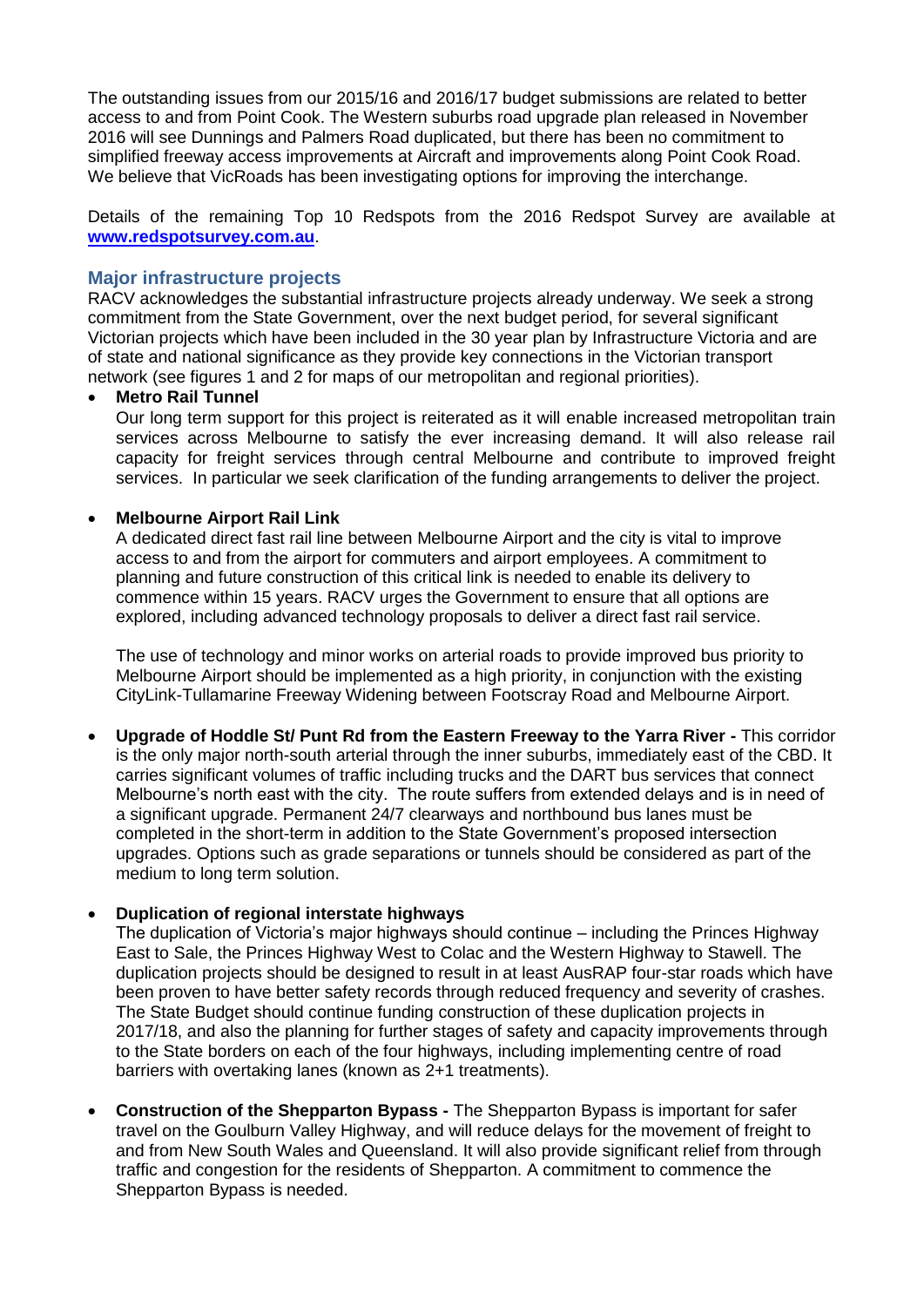## **East-West Link – Stages 1 and 2**

RACV supports the complete East West Link, from the Eastern Freeway to CityLink and the Western Ring Road and other road and public transport projects as part of an integrated and balanced transport plan to improve safety, reduce congestion and improve the communities liveability. Even though the State Government has no plans to continue with this project, the corridor and government owned land within it should be protected as recommended by Infrastructure Victoria. RACV acknowledges the Government commitment to the Western Distributor as it delivers an alternate to the WestGate Bridge.

## **Outer suburban transport package**

RACV has identified a backlog of over 150 projects, worth over \$7 billion that are needed in Melbourne's outer suburban Councils, Geelong and the Surf Coast Shire. These same areas remain the focus for Melbourne's urban growth; even though they are the poorly supported and serviced areas of the city. RACV documented the extent of the backlog in Growing Pains in Outer Melbourne and Geelong (2012, see [www.racvgrowingpains.com.au\)](http://www.racvgrowingpains.com.au/). In November 2016, the government announced a roads package for western Melbourne. Similar commitments are needed for Melbourne's northern and south-eastern suburbs, along with funding for the public transport improvements which are documented in Growing Pains and as we have detailed below.

## **Regional Victorian transport package**

A \$4.6 billion package of road and public transport infrastructure improvements is needed over the next decade to support growth in regional Victoria and its ten largest cities, as identified in RACV Regional Victoria Growing Pains (2014, see figure 2 and [www.racvgrowingpains.com.au\)](http://www.racvgrowingpains.com.au/). RACV acknowledges the Government's commitment towards a \$1 billion package over a period of four years, which will go some way towards addressing this backlog. However, it doesn't go far enough.

We seek the release of AusRAP star ratings for the Victorian highway network in partnership with RACV, using the star rating assessments that VicRoads has completed. This will show Victorians both the safety benefits that have been achieved from the recent mass-action treatments delivered by the TAC and VicRoads, and where further road safety investments can be expected.

#### **Bicycle Infrastructure**

RACV supports the State Government investment in separated infrastructure that will improve safety and encourage more people to ride. RACV is undertaking a study to determine the critical missing links in the bicycle network and we will report more on this work later. In particular, for the budget, RACV seeks a State Government commitment to two critical projects to address significant safety issues on popular riding corridors.

- 1. St Kilda Road, between Linlithgow Avenue and St Kilda junction. A higher standard separated bicycle facility should be provided, whilst retaining three traffic lanes. RACV supports removing on-street parking, closing median breaks, more turn restrictions and DDA compliant tram stops.
- 2. Sydney Road. RACV supports a separated bicycle lane, on-street parking being removed, with wider footpaths, vehicles and trams sharing a lane in each direction, and DDA compliant tram stops. Intelligent Transport Technology will be required to enable more sophisticated traffic management that reduces delays for trams and vehicles along Sydney Road.

#### **Managing congestion**

RACV has long supported 24/7 Clearways on selected major traffic routes, to improve traffic flow, and reduce delays for trams, and also to enable separated bicycle infrastructure to be provided. Removing parking will also reduce dooring related crashes for bicycle and motorcycle riders.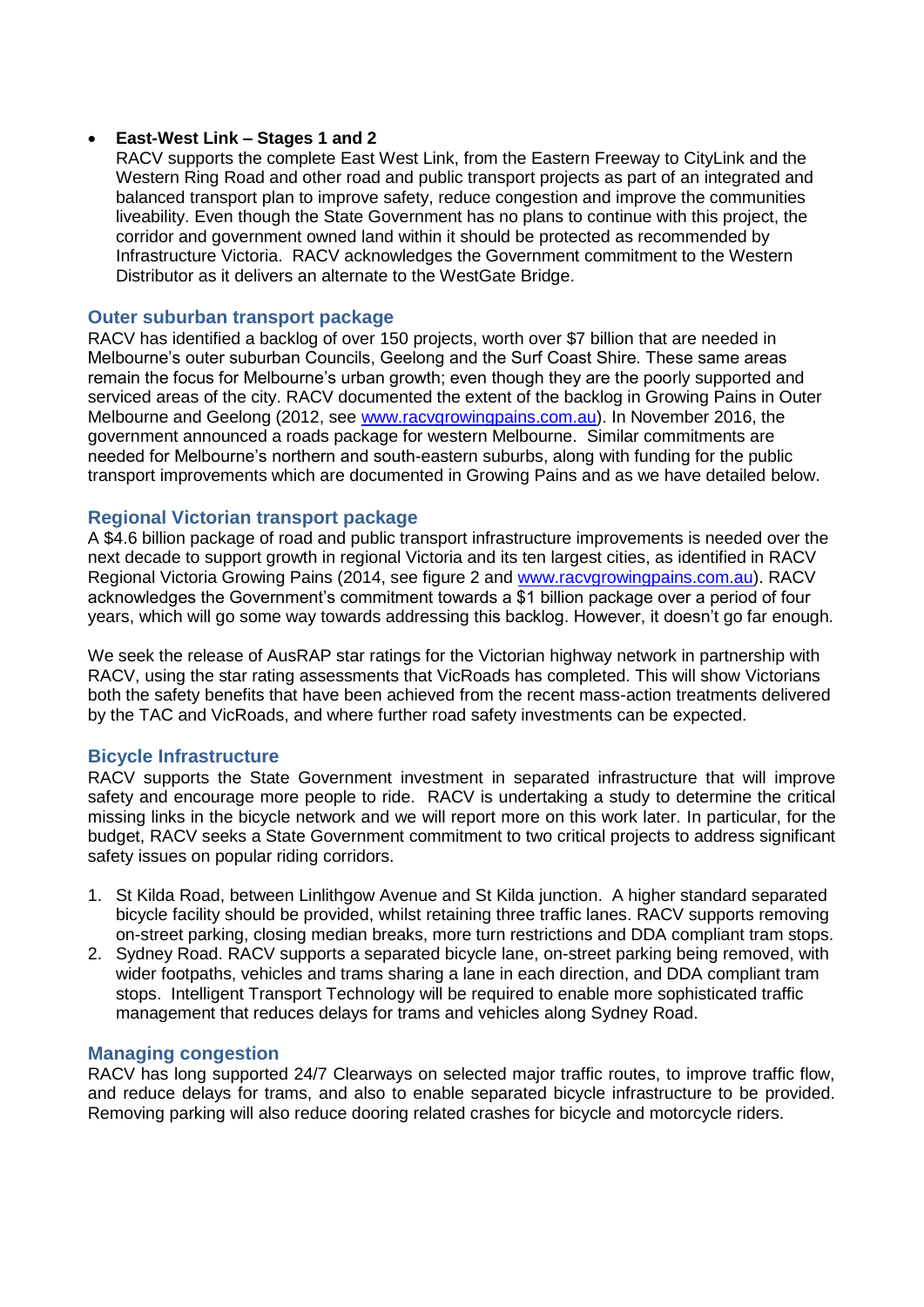RACV's submission to the review of the Local Government Act called for the responsibility for parking on arterial roads to be removed from local government and managed by VicRoads. This would provide a more consistent approach to how arterial roads should function and also additional revenue to VicRoads, and enable it to better manage its assets so they are optimised for the movement of people and goods. The present situation in which local government controls parking on State roads cannot be allowed to continue because it stifles the ability of VicRoads to properly manage the road network.

## **Better access to train stations**

RACV's 2015 'On Track' rail satisfaction survey (racv.com.au/ontracksurvey) identified a lack of car parking as the most common concern held by commuters when it came to accessing their local train station. It is important to recognise that there are a range of reasons why people will use a combination of public and private transport to meet their needs. While investment in additional car parking capacity at key locations is welcome, it is equally important to recognise that commuters need better options to access their train station. This can be delivered through investment in better connecting bus services and connected walking and cycling paths. Secure parking facilities for bicycles should be rolled out across the rail network.

# **Improvements to the Doncaster Area Rapid Transit (DART) bus service**

An enhanced busway to the Doncaster area is supported, with improved priority bus lanes on both sides of Victoria Parade and Hoddle Street, linking to the bus priority lanes in Lonsdale Street. The existing bus lanes in Victoria Parade are substandard and potentially hazardous. The bus lanes weave around parking areas, which forces traffic and the buses to make several changes in direction on what is a straight road. The buses in particular often have to use two lanes to make these manoeuvres which cause confusion and safety issues.

## **Improved bus network**

Investment is needed in the necessary operational, service and infrastructure improvements to enable our bus networks to better service the transport needs of Victorians, particularly in cross town movements. An expansion of the Smart Bus network is needed across Melbourne, together with more direct and frequent bus services in middle and outer metropolitan growth areas to support rapidly growing communities, as well as in Victoria's regional cities.

## **Support for Community transport services**

Community transport services across Victoria play a critical role in supporting people who cannot drive themselves and whose mobility needs are not being met, or cannot be met by traditional public transport services alone. RACV research and engagement through our 'Mobility Beyond Driving' program has identified the need for better coordination, collaboration and support for these services and we consider that the State Government should play a stronger role in this space. For example, there is significant potential to improve the efficiency and scale of services if better online systems were available to manage bookings, volunteers and allocation of resources. There are also many private and municipal buses which are underutilised and options for leveraging these assets to deliver expanded services should be considered.

## **Connect bus stops in outer Melbourne to the footpath network**

Buses play a vital role in keeping our outer suburban communities connected. They provide a social safety net in many areas where they are, and are likely to remain, the only public form of public transport available. Recent RACV research has identified 118km of missing footpath links to bus stops in outer Melbourne. While footpaths are generally the responsibility of Local Government, they form a critical component of a seamless public transport system and deserve more attention from the State Government. We advocate for an immediate State Government injection of \$2.3 million to fund the construction of missing footpath links we have identified, starting first with connections to high use bus stops and rolling out to cover all bus stops over time. RACV can provide details of these projects.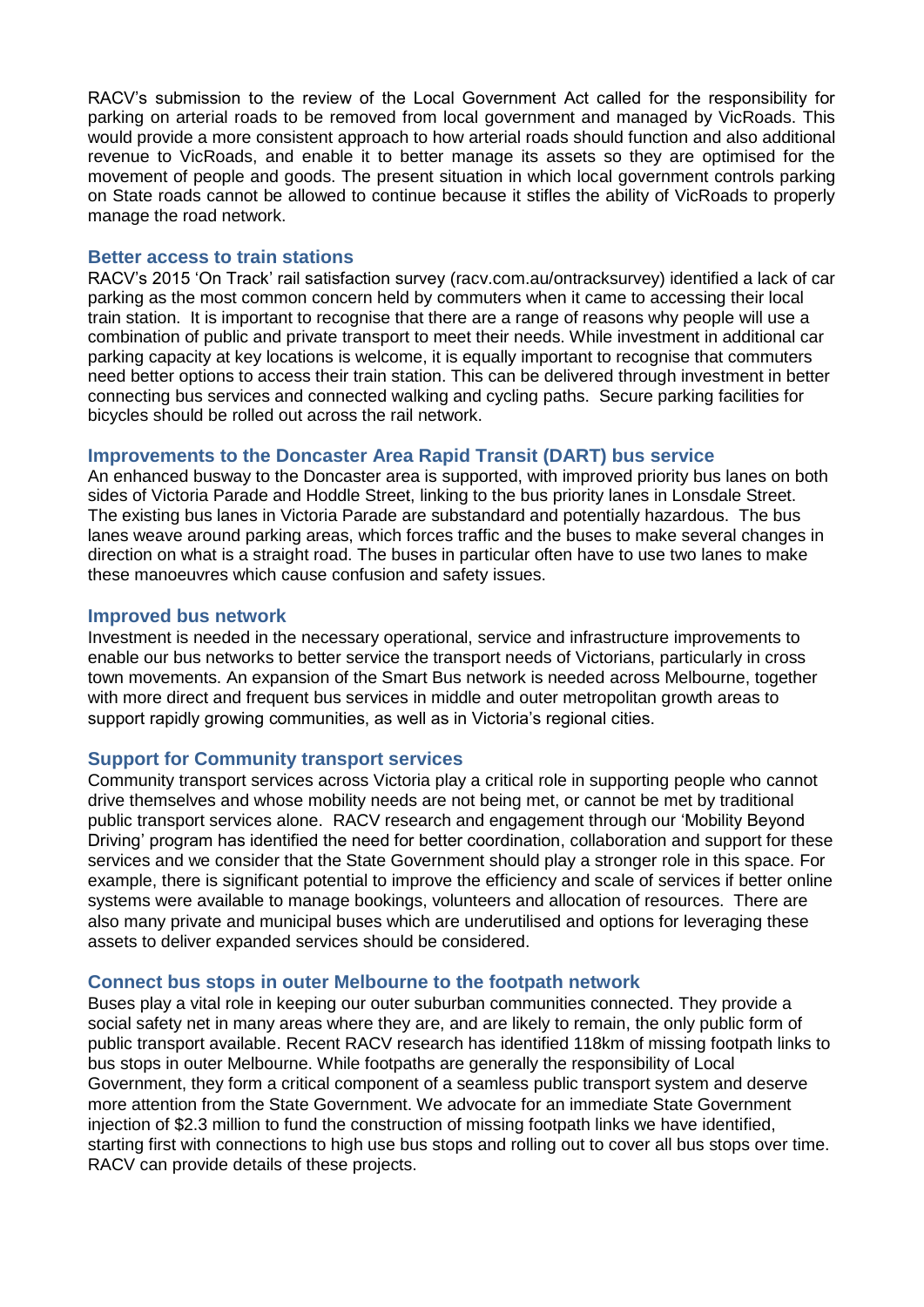## **Supporting innovation in public transport provision**

There are a growing number of smartphone applications and sharing platforms around the world which have the potential to improve access to the public transport network and the delivery of more demand responsive services here in Victoria. RACV would like to see the Victorian State Government support trials exploring how these emerging technologies can be used to make public transport a more viable option for more people. The government should engage with industry partners and the private sector to facilitate trials.

## **Encouraging innovation in trip planning tools**

Recently at the ITS World Congress held in October 2016, RACV partnered with Intelematics and a host of government departments, including PTV and VicRoads to run a hackathon event. The aim of the event was to bring together app developers in a competition aimed at generating transport and trip planning apps to help consumers make smarter decisions about their travel. The move to multi-modal travel information apps, and also a new paradigm – Mobility as a Service (MaaS) is needed in Victoria. RACV proposes that the government continue to foster innovation in this way, with the support of industry and other partners. RACV is keen to partner the Government in this initiative.

## **Supporting Trials of Automated vehicles**

There are a number of car companies now exploring the use of advanced technology to improve safety and mobility in their existing and next generation vehicles. To keep up with this new wave of technology the road rules need to be reviewed to make sure they cover the testing of highly automated vehicles on our roads. The National Transport Commission has released a report on a national approach to consider regulations for the trialling of automated vehicles. This report has been endorsed by Federal and State Ministers and it is important that Victoria engage in these trials to encourage the uptake of advanced technologies in our vehicle fleet. VicRoads has launched an initiative to explore these trials and RACV is keen to partner with the Government to explore the issues for the community in the adoption of these technologies.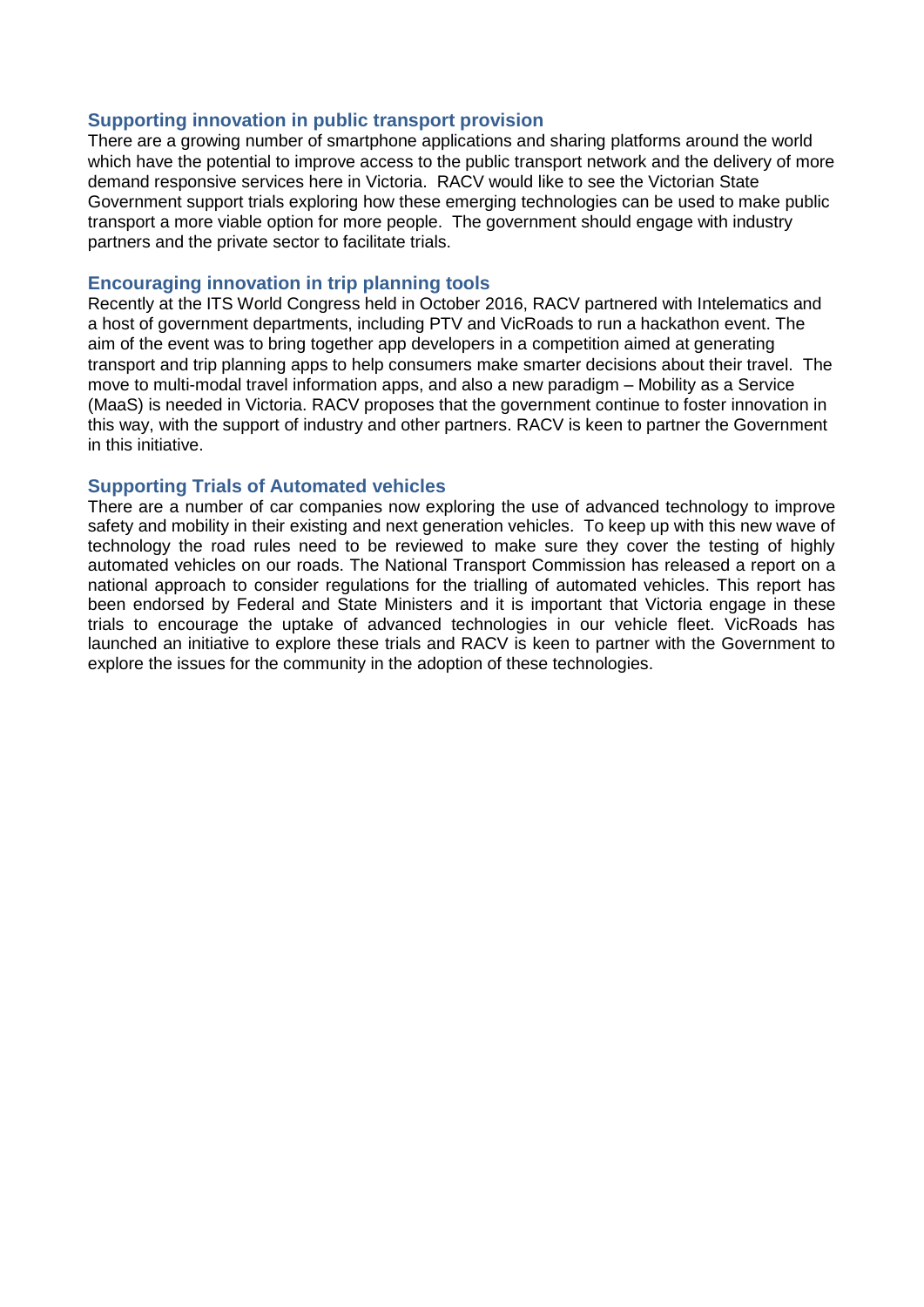## Figure 1: RACV transport priorities: Major metropolitan Melbourne projects



#### **What RACV wants**

- $^{\prime\prime}$ The following metropolitan transport projects should be delivered:
	- Metropolitan Ring Road completion
	- Melbourne Airport Rail Link
	- Melbourne Metro Rail **Capacity Project**
	- East-West Link
- Ongoing works programs are needed to:
- remove level crossings across metropolitan Melbourne commencing with five a year for ten years;
- · address major bottlenecks on the transport network commencing with those identified by Victorians in RACV's biennial Redspot Survey;
- · eliminate the road and public transport backlog in outer metropolitan Melbourne **Isee RACV Outer Metropolitan** Growing Pains, 2012).
- 11 The following operational and service improvements are required:
	- improve the operation of Hoddle Street, particularly the<br>intersections of Johnston Street, Victoria Street and Swan Street;
- increased SmartBus services, including upgrading Doncaster<br>Area Rapid Transit (DART);
- provide four lanes on the M1 Monash Freeway at the Warrigal Road Bridge and increase speed limits east of Toorak Road;
- · adopt and implement a prioritised list to extend existing clearways in Melbourne and introduce 24/7 clearways on major arterial roads;
- . ban trucks in the right hand lane on all freeways with three or more lanes in each direction;
- · implement an expanded program to address the deteriorating appearance of our road and rail corridors through immediate removal of graffiti, weeds and litter.